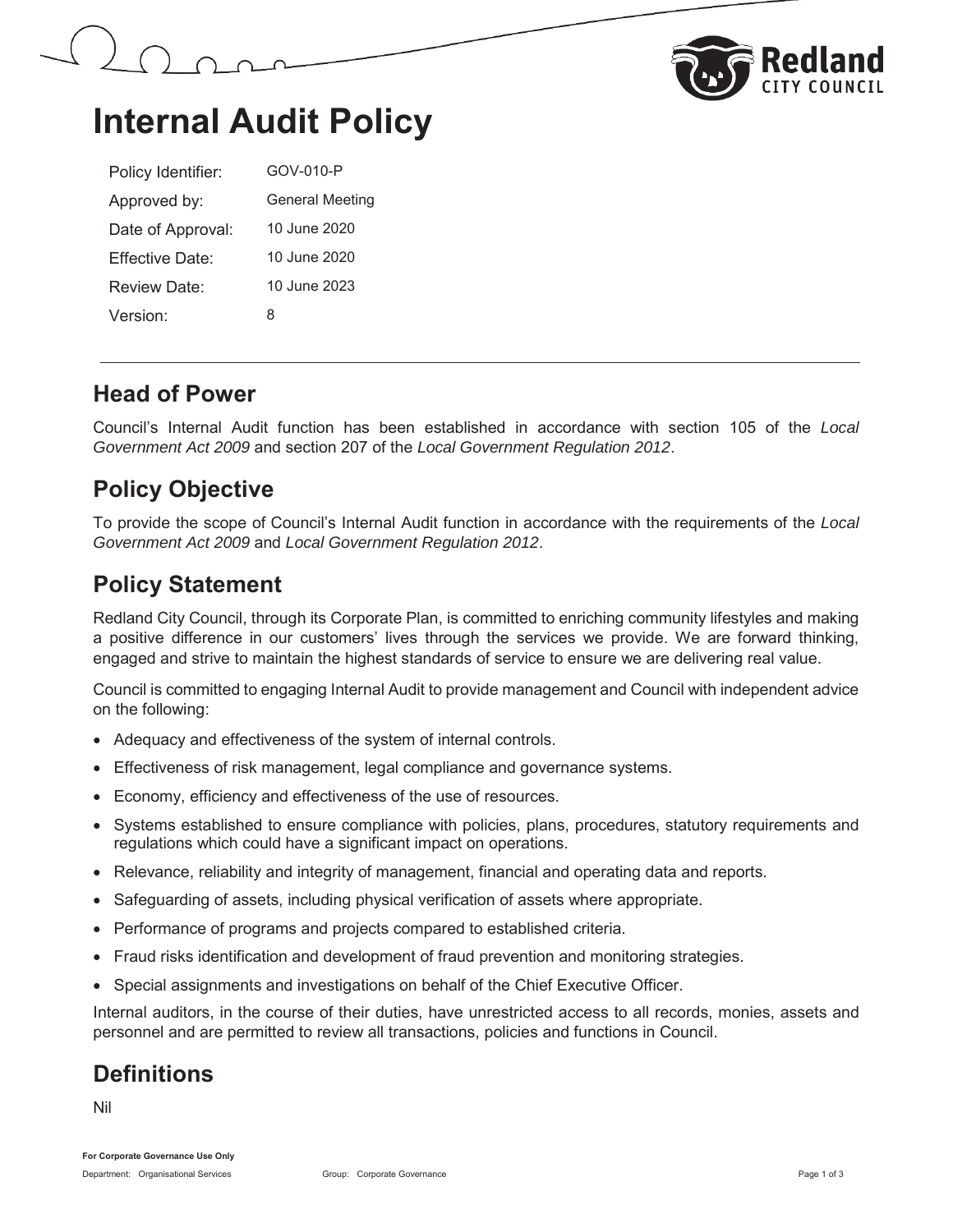

# **Internal Audit Policy**

#### **Associated Documents**

Audit Committee Policy (A3156069) Audit Committee Charter Internal Audit Charter

### **Document Control**

Only Council can approve amendments to this document by resolution of a Council Meeting, with the exception of administrative amendments which can be approved by the relevant ELT member. Refer to *Policy Instrument Development Manual* for an explanation on administrative amendments (A4063988).

Any requests to change the content of this document must be forwarded to relevant Service Manager(s).

Approved documents must be submitted to the Corporate Meetings and Registers Team for registration.

#### **Version Information**

| <b>Version</b> | <b>Date</b> | <b>Key Changes</b>                                                                                                                                                                                                                                                                                                                                                                                                                                                                                                                                                                                                                                                                                                                                                                                                                                                                                                                                                                                                                                                                                                                                                                                                                                                                                  |
|----------------|-------------|-----------------------------------------------------------------------------------------------------------------------------------------------------------------------------------------------------------------------------------------------------------------------------------------------------------------------------------------------------------------------------------------------------------------------------------------------------------------------------------------------------------------------------------------------------------------------------------------------------------------------------------------------------------------------------------------------------------------------------------------------------------------------------------------------------------------------------------------------------------------------------------------------------------------------------------------------------------------------------------------------------------------------------------------------------------------------------------------------------------------------------------------------------------------------------------------------------------------------------------------------------------------------------------------------------|
| number         |             |                                                                                                                                                                                                                                                                                                                                                                                                                                                                                                                                                                                                                                                                                                                                                                                                                                                                                                                                                                                                                                                                                                                                                                                                                                                                                                     |
| 5              | August 2013 | Updated referrals made to the Local Government Act 2009 and the Local<br>Government Regulation 2012 to incorporate any changes to the Act and<br>Regulation.<br>Removed the referral to the general complaints process being managed and<br>$\bullet$<br>co-ordinated by Internal Audit.<br>Added changes to the structure of Internal Audit's resourcing.<br>$\bullet$<br>Added the formal exit meeting held with relevant management at the<br>٠<br>completion of an audit to discuss the draft report and audit findings and<br>recommendations.<br>Removed the need for a draft report to be issued in two stages - firstly to the<br>$\bullet$<br>Group Manager, then to the General Manager. Only one draft report to be<br>issued to all management concerned for their comments and feedback.<br>Removed the ability of management to request extensions to implementation<br>$\bullet$<br>dates of audit recommendations.<br>Removed the requirement to report second and subsequent extensions of<br>$\bullet$<br>audit recommendations to the Audit Committee.<br>Added General Managers' responsibility to present internal audit reports<br>$\bullet$<br>relating to their area of operations to the Audit Committee.<br>Changes due to the new organisational structure.<br>$\bullet$ |
|                |             | Minor formatting and wording changes.<br>$\bullet$                                                                                                                                                                                                                                                                                                                                                                                                                                                                                                                                                                                                                                                                                                                                                                                                                                                                                                                                                                                                                                                                                                                                                                                                                                                  |
| 6              | August 2016 | Added definition of internal auditing in accordance with the Institute of<br>$\bullet$<br>Internal Auditors.<br>Removed structure of Internal Audit Unit.<br>$\bullet$<br>Added an objective to assist management to identify the risks of fraud and<br>$\bullet$<br>develop fraud prevention and monitoring strategies.<br>Added confirmation and disclosure by Internal Audit of their independence<br>$\bullet$<br>to the Audit Committee on an annual basis.<br>Removed the detailed responsibilities of manager and staff of Internal Audit<br>$\bullet$<br>through reference to individual position descriptions.<br>Included guidance by the International Standards for the Professional<br>$\bullet$<br>Practice of Internal Audit and Code of Ethics of the Institute of Internal<br>Auditors.<br>Added a section on Quality Assurance.<br>Added a section on Document Control.<br>$\bullet$                                                                                                                                                                                                                                                                                                                                                                                              |